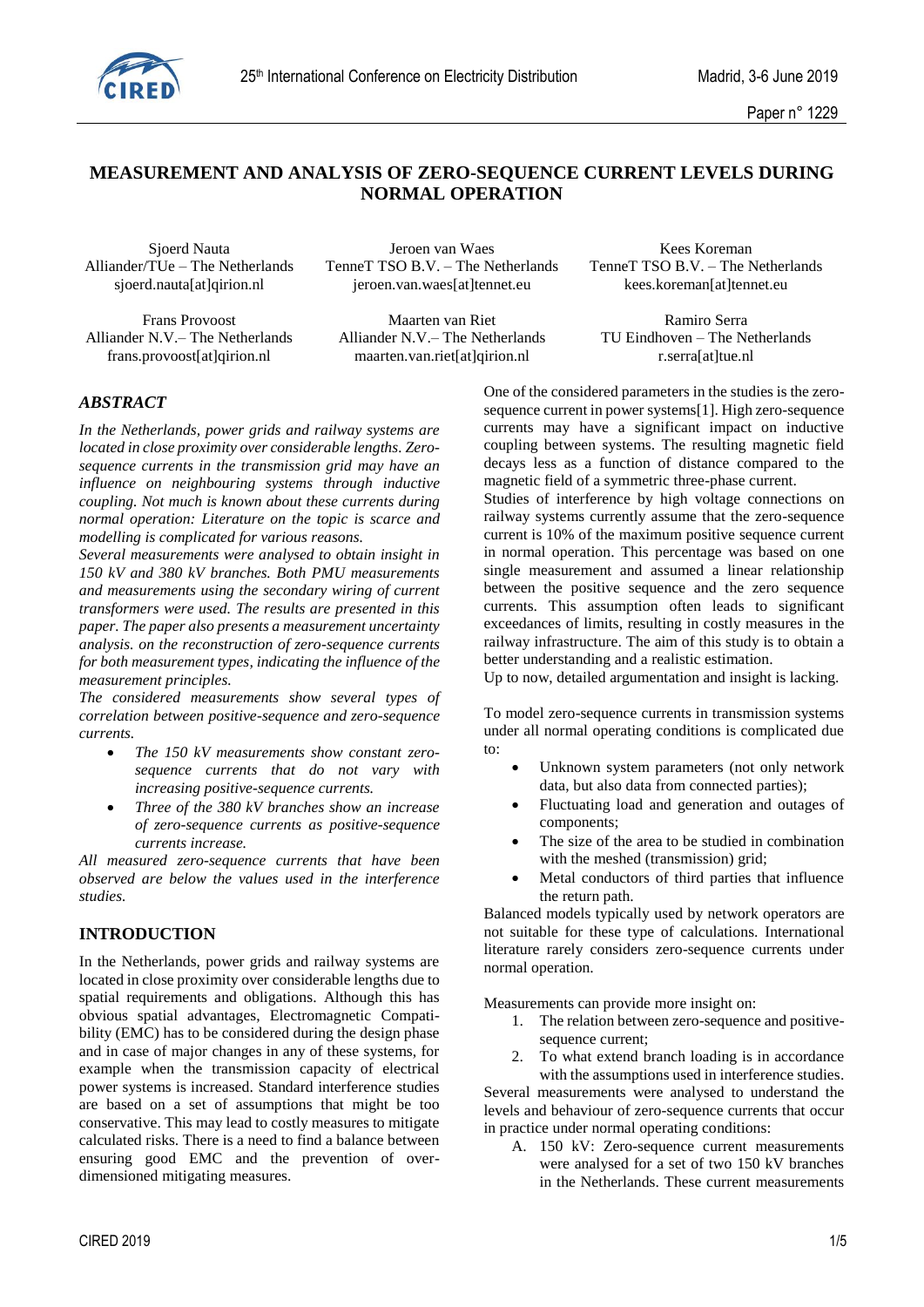

were performed by measuring the currents on the secondary side of the current transformers that are connected to the 150 kV side[2].

B. 380 kV: Some 380 kV branches in the Netherlands are continuously monitored using a phasor measurement unit (PMU) system. The advantage of PMU measurements is that both phase angle and amplitudes are recorded. This enables a full reconstruction in symmetric components of a circuit. The analysed locations were chosen on the basis of existing cases with possible interference.

Note that these measurements are a snapshot at a selected number of locations. Although they provide much insight it is not possible to draw conclusions for other locations and / or other operational conditions in the grid.

#### **MEASUREMENT PRINCIPLES**

## **A: 150 kV measurements using the secondary wiring of existing current transformers**

Existing current transformers are installed for protection and control. Current clamps were installed to measure the three phase currents and the zero-sequence current directly (see [Figure 1\)](#page-1-0). The current clamps were connected to a four-channel digital oscilloscope to record the currents.

The substation that was chosen for the measurements is connected by two 150 kV branches, which consist of a combination of overhead lines and underground cables. On the substation, there are three 150/10 kV power transformers and two 150/25 kV single-phase transformers<sup>1</sup> present. Measurements were performed during 250 hours on both branches.



<span id="page-1-0"></span>*Figure 1: Schematic overview of the 150 kV measurement. Four current clamps are connected to the oscilloscope, three for each phase current and one to directly measure the zero-sequence current.*

#### **B: 380 kV measurements using PMU-systems**

A PMU system records phase currents in a similar way to

CIRED 2019 2/5

1

the way the measurements were performed in the 150 kVcase. Here, current transducers are connected to the secondary leads of the current transformers, but there is no direct measurement of the zero-sequence current. The zero-sequence current is determined by summing the three phase currents.



*Figure 2: Schematic overview of the 380 kV PMU measurements.*

In total, three PMU systems were available to extract the measurements from. Each PMU system is connected to two 380 kV branches.

## **USING PMU-MEASUREMENTS TO RECONSTRUCT SYMMETRIC COMPONENTS**

Several authors report the use of PMU measurements to assess the imbalance in power systems [3], [4]. These contributions mainly look at the theoretical aspects of imbalance (albeit inverse or zero-sequence unbalance) on the performance of the PMU system.

Since PMU systems provide measurements of both the magnitude and phase angle of all phases, it allows for the full decomposition into symmetrical components[1]:

|  | $\begin{bmatrix} I_+ \\ I_- \\ I_0 \end{bmatrix} = \frac{1}{3} \begin{bmatrix} 1 & \alpha & \alpha^2 \\ 1 & \alpha^2 & \alpha \\ 1 & 1 & 1 \end{bmatrix} \cdot \begin{bmatrix} I_A e^{j\varphi_{I_A}} \\ I_B e^{j\varphi_{I_B}} \\ I_C e^{j\varphi_{I_C}} \end{bmatrix}$ |
|--|--------------------------------------------------------------------------------------------------------------------------------------------------------------------------------------------------------------------------------------------------------------------------|

Where $I_+$ ,  $I_-$  and  $I_0$  are the positive-sequence, negativesequence and zero-sequence current components, respectively,  $\alpha = e^{\int \frac{2\pi}{3}}$  is a mathematical rotation over  $\frac{2\pi}{3}$ radians and  $I_A \dots I_C$  are the magnitudes and respective phase angles.

By choosing one of the phase angles as the canonical angle (for instance, phase A), a symmetric component reconstruction can be made, where the other angles are defined by the difference in phase angle with respect to phase A.

When no phase angle information is available, but the three phase magnitudes are available, one can choose to assume a phase angle difference of 120° between phases.

<sup>1</sup> These single-phase transformers are connected between two 150 kV phases to feed a railway system. Because of the way these are connected, these transformers do not give a contribution to the zero-sequence current.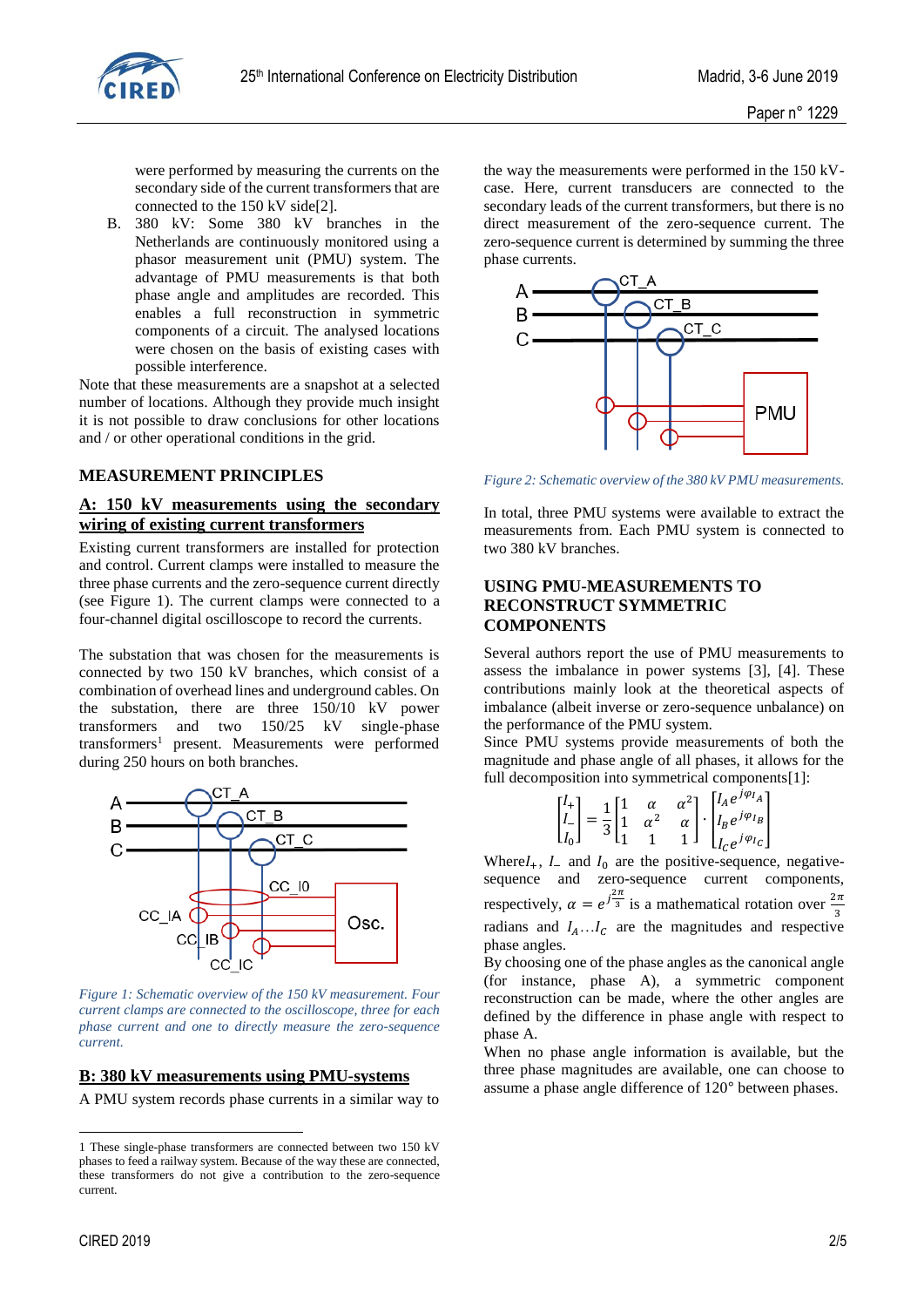

## **MEASUREMENT UNCERTAINTY ANALYSIS**

Using the known measurement accuracies of the different components in the measurement chain, a measurement uncertainty analysis was carried out, using Monte Carlo simulations. This type of simulations uses randomly generated values (e.g. errors) to determine the statistical distribution of possible outcomes by performing many iterations of a simulated physical process. In this case, a predetermined zero-sequence current is injected into the system and the statistical distribution of the outcomes is plotted for different load currents. The following inaccuracies of the measurement system are taken into account in the uncertainty analysis:

[For both the 150 kV and 380 kV measurements]:

- The ratio error of the primary current transformers;
- The phase angle error of the primary current transformers;

[A: For the 150 kV measurements]:

- The measurement uncertainty of the current clamps;
- The input error of the oscilloscope;

[B: For the 380 kV measurements]:

 The Total Vector Error (TVE) of the PMU system.

Measurement errors were modelled as a uniform distribution. The current values were chosen to represent



*Figure 3: A: Distribution of outcomes for direct zero-sequence current measurements at a positive-sequence current of 100 A.*



 $C$ IRED 2019  $3/5$ *Figure 5: Distribution of outcomes for indirect zero-sequence current measurements at a positive-sequence current of 100 A.*

typical current values that were observed during measurements.

## **A: 150 kV measurements (direct measurement of zero sequence currents)**

The current transformers installed are class 0.2[5]. The accuracy of the current clamps is 1%, the accuracy of the oscilloscope is 0.2%, determined by measurements.

#### **B: 380 kV measurements (PMU measurements)**

The current transformers installed are class 0.2s[5], the PMU system has a maximum Total Vector Error (TVE) percentage of 1%.

The simulations show that the measurement median lies around the input value, except for a input zero-sequence current of 0 A. The width of the distribution (the difference between the highest measured value and lowest measured value) is greater for higher zerosequence currents and higher load current. Comparing both measurement strategies, the direct measurement of  $I_0$ (i.e. the 150 kV measurements) yield the smallest measurement uncertainty. This is especially the case at relatively low values of  $I_0$ .



*Figure 4: Distribution of outcomes for direct zero-sequence current measurements at a positive-sequence current of 500 A.*



*Figure 6: Distribution of outcomes for indirect zero-sequence current measurements at a positive-sequence current of 500 A.*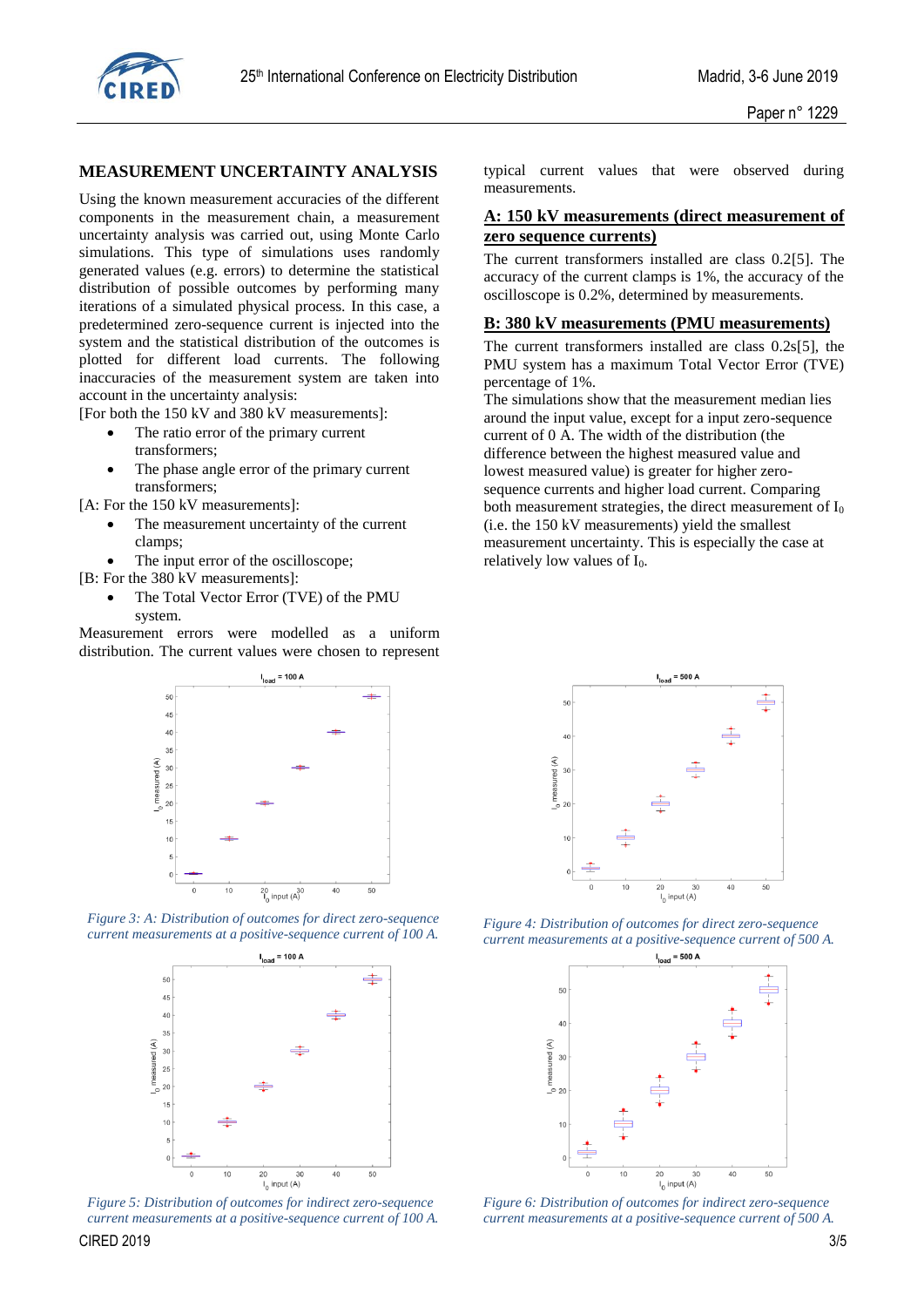

#### **MEASUREMENT RESULTS**

The figures in this chapter present the outcomes of the analysed measurements. For clarity, the number of analysed samples were limited to 100 per plot, so that one point corresponds to 1% of the measurement time during the considered period. As shown in Figure 8, the sampled data accurately represent the complete data set.



*Figure 7: Graphical illustration of the data sampling for one day of data. The plot shows the complete data set in blue and the sampled data used in the analysis in red.* 

## **A: Measurement outcomes 150 kV (2 branches)**

A plot of each branch shows the measured positivesequence currents and its corresponding zero-sequence value at that time plotted in blue points



*Figure 8: Measurement outcomes for 150 kV branch I during the measurement time of 250 hours.*



*Figure 9: Measurement outcomes for 150 kV branch II during the measurement period of 250 hours.*

The plots also show the corresponding line of 10% zerosequence unbalance using a dashed red line.

The measurements show a flat correlation of the zerosequence currents as a function of positive-sequence current, indicating a constant zero-sequence current.

#### **B: Measurement outcomes 380 kV (4 branches)**

For the 380 kV measurements data of approx. 1 month was analysed. The figures presented here show the results of the day with the highest I0 during that period.

The measurements show a positive correlation between zero-sequence currents and positive-sequence currents. An increase in positive-sequence current is correlated with an increased zero-sequence current



*Figure 10:Measurement outcomes for 380 kV branch A1.*



*Figure 11: Measurement outcomes for 380 kV branch A2.*